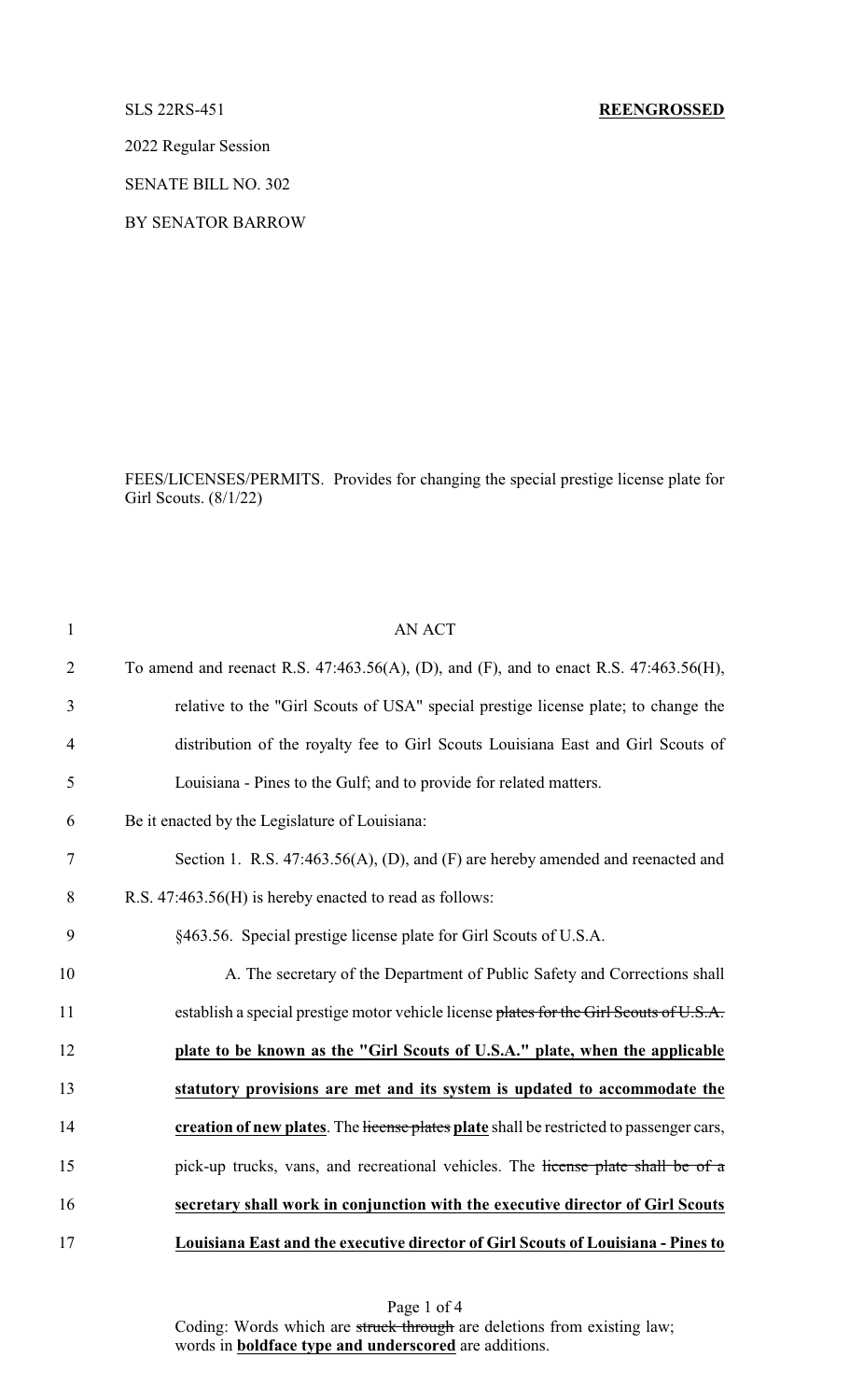| $\mathbf{1}$ | the Gulf to select the color and design of the plate selected by the Girl Scout         |
|--------------|-----------------------------------------------------------------------------------------|
| 2            | Councils of Louisiana, provided that it is in compliance with R.S. $47:463(A)(3)$ , and |
| 3            | shall include the Girl Scouts of U.S.A. logo and the words "FOR HER FUTURE"             |
| 4            | <b>Making the World a Better Place".</b>                                                |
| 5            | $\ast$<br>*<br>∗                                                                        |
| 6            | D. A royalty fee of twenty-five dollars for the use of the official logo of the         |
| 7            | Girl Scouts of U.S.A. shall be collected by the department and shall be forwarded to    |
| 8            | the Audubon Girl Scout Council, Inc. Girl Scouts Louisiana East or Girl Scouts          |
| 9            | of Louisiana - Pines to the Gulf based on the parish domicile of the vehicle as set     |
| 10           | forth in Subsection H of this Section for each license plate issued as provided in      |
| 11           | this Section. This royalty fee shall be in addition to the standard motor vehicle       |
| 12           | license tax imposed by Article VII, Section 5 of the Constitution of Louisiana,         |
| 13           | and a handling fee of three dollars and fifty cents for each plate to be retained       |
| 14           | by the department to offset a portion of administrative costs.                          |
| 15           | $\ast$<br>$\ast$<br>∗                                                                   |
| 16           | F.<br>The monies received from the royalty fees by Audubon Girl Scout                   |
| 17           | Council shall be used solely for the support of programs established and                |
| 18           | administered by the Girl Scout Councils of Louisiana Girl Scouts Louisiana East         |
| 19           | or Girl Scouts of Louisiana - Pines to the Gulf.                                        |
| 20           | $\ast$<br>*<br>∗                                                                        |
| 21           | H. (1) The royalty fee provided for in Subsection D of this Section shall               |
| 22           | be remitted to the Girl Scouts Louisiana East if the parish domicile of the             |
| 23           | vehicle is Ascension, Assumption, East Baton Rouge, East Feliciana, Iberville,          |
| 24           | Jefferson, Lafourche, Livingston, Orleans, Plaquemines, Pointe Coupee, St.              |
| 25           | Bernard, St. Charles, St. Helena, St. James, St. John the Baptist, St. Mary             |
| 26           | Parish, St. Tammany, Tangipahoa, Terrebonne, Washington, West Baton                     |
| 27           | Rouge, and West Feliciana.                                                              |
| 28           | (2) The royalty fee provided for in Subsection D of this Section shall be               |
| 29           | remitted to the Girl Scouts of Louisiana - Pines to the Gulf if the parish domicile     |

Page 2 of 4 Coding: Words which are struck through are deletions from existing law; words in **boldface type and underscored** are additions.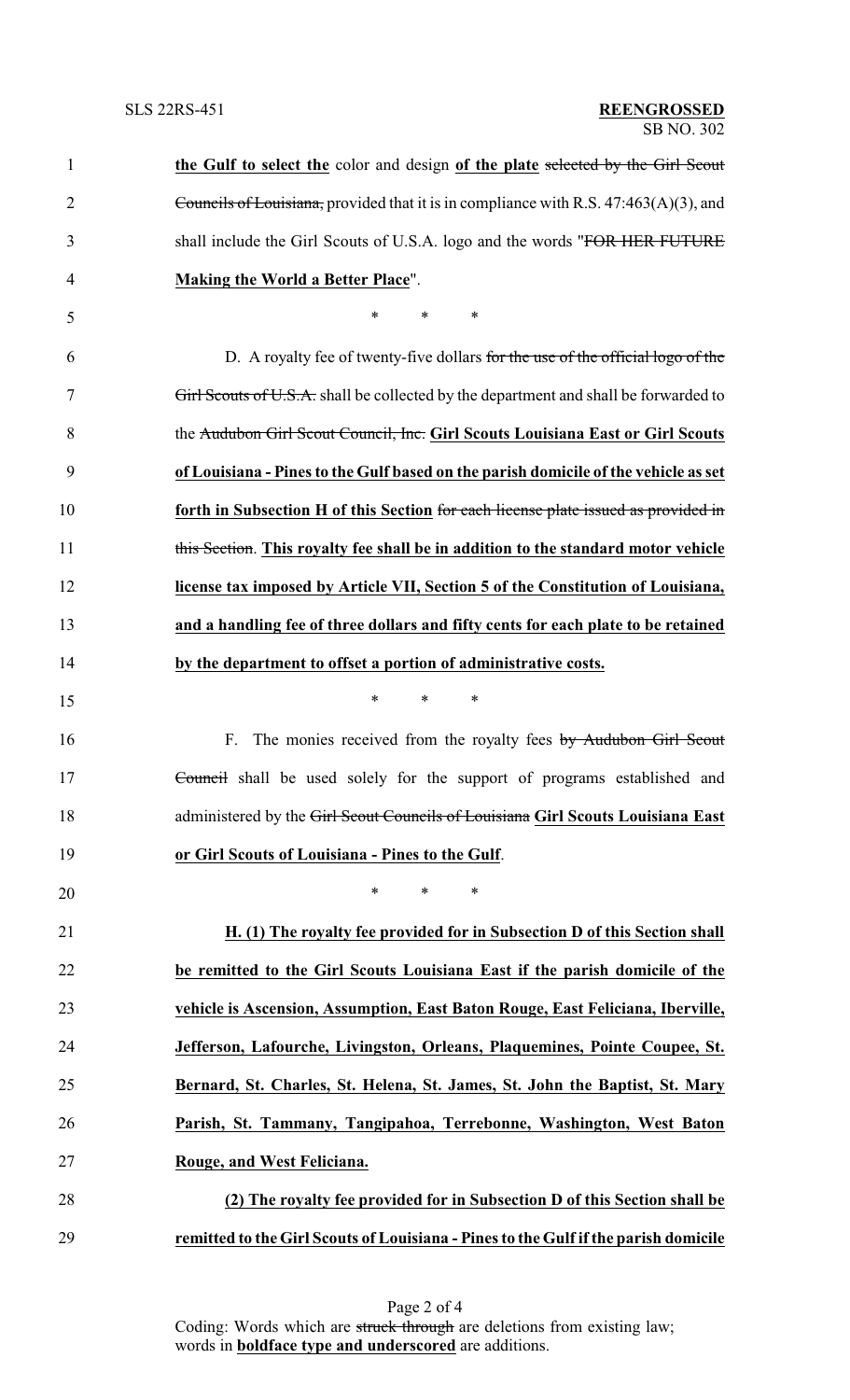|   | of the vehicle is Acadia, Allen, Avoyelles, Beauregard, Bienville, Bossier, Caddo, |
|---|------------------------------------------------------------------------------------|
| 2 | Calcasieu, Caldwell, Cameron, Catahoula, Claiborne, Concordia, DeSoto, East        |
| 3 | Carroll, Evangeline, Franklin, Grant, Iberia, Jackson, Jefferson Davis, LaSalle,   |
| 4 | Lafayette, Lincoln, Madison, Morehouse, Natchitoches, Ouachita, Rapides, Red       |
| 5 | River, Richland, Sabine, St. Landry, St. Martin, Tensas, Union, Vermilion,         |
| 6 | Vernon, Webster, West Carroll, and Winn.                                           |
|   |                                                                                    |

The original instrument was prepared by Archana Cadge. The following digest, which does not constitute a part of the legislative instrument, was prepared by Dawn Romero Watson.

## DIGEST

SB 302 Reengrossed 2022 Regular Session Barrow

Present law creates the "Girl Scouts of U.S.A." special prestige license plate.

Present law directs the secretary of the Department of Public Safety and Corrections to disburse funds to the Audubon Girl Scout Council, Inc.

Proposed law replaces Audubon Girl Scout Council, Inc. in present law with Girl Scouts Louisiana East and Girl Scouts of Louisiana - Pines to the Gulf.

Present law provides the design of the plate shall include the words "For Her Future".

Proposed law deletes present law and provides the design of the plate shall include the words "Making the World a Better Place".

Present law provides for a royalty fee of \$25 for the use of the official logo of the Girl scouts of U.S.A. to be collected by the department and forwarded to the Audubon Girl Scout Council, Inc.

Proposed law retains the present law fee but provides that it shall be forwarded to the Girl Scouts Louisiana East or Girl Scouts of Louisiana - Pines to the Gulf based on the parish domicile of the vehicle. Lists the domicile parishes for the royalty fee to go to Girl Scouts Louisiana East and those for the royalty fee to go to Girl Scouts of Louisiana - Pines to the Gulf.

Proposed law adds a handling fee of \$3.50 for each license plate to be retained by the department to offset a portion of administrative costs.

Proposed law provides for technical corrections.

Effective August 1, 2022.

(Amends R.S. 47:463.56(A), (D), and (F); adds R.S. 47:463.56(H))

Summary of Amendments Adopted by Senate

## Senate Floor Amendments to engrossed bill

1. Adds Girl Scouts of Louisiana - Pines to the Gulf as beneficiary of prestige plate.

## Page 3 of 4

Coding: Words which are struck through are deletions from existing law; words in **boldface type and underscored** are additions.